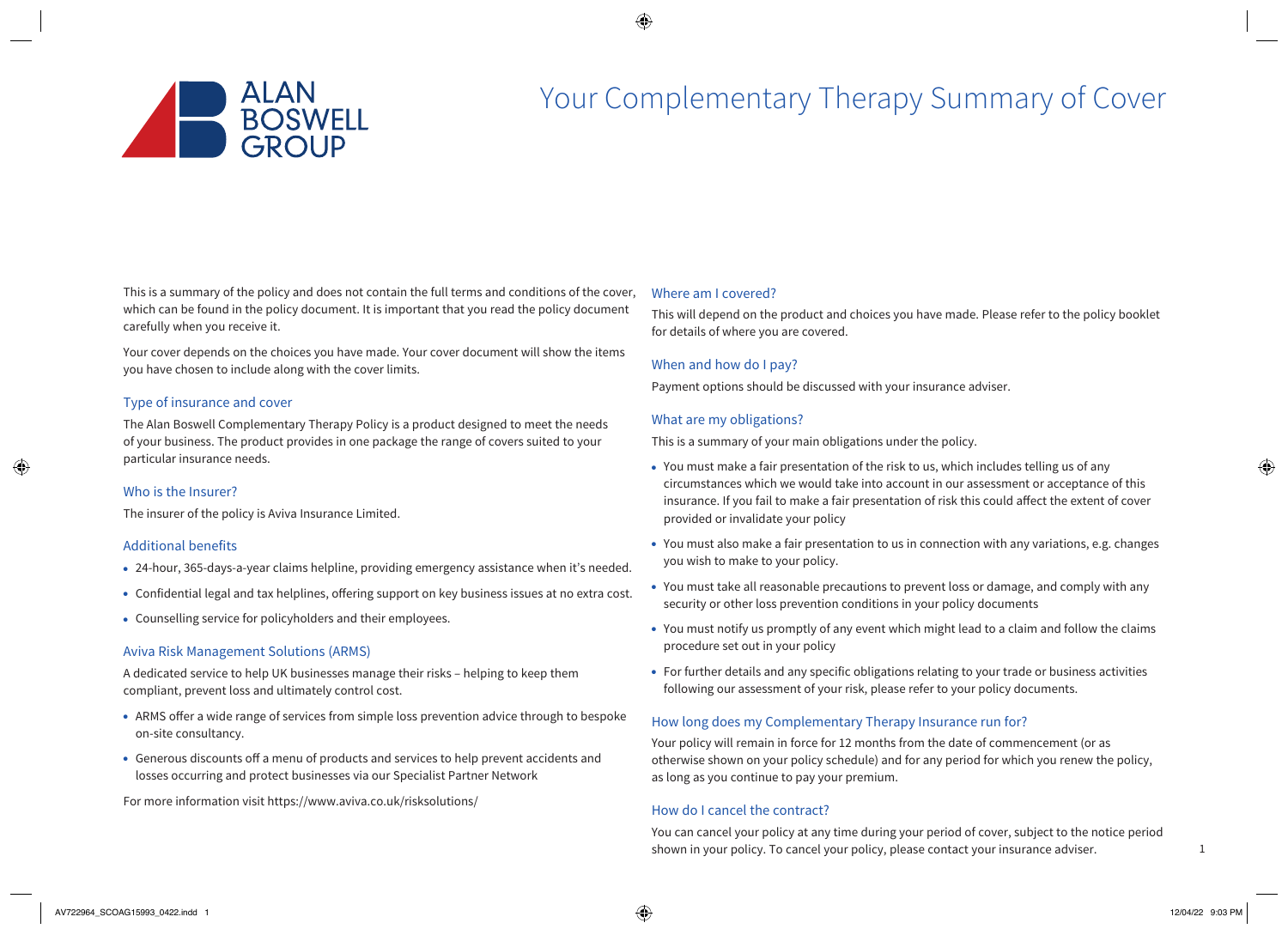## How to claim

Should you need to make a claim under this policy, please contact us using the following telephone number: 0800 015 1498. In all cases, please quote your policy number.

# How do I make a complaint?

If for any reason you are unhappy with our service, we would like to hear from you. In the first instance, please contact your insurance adviser or usual Aviva point of contact.

Where a complaint cannot be resolved to your satisfaction, you may be able to ask the Financial Ombudsman Service to carry out an independent review. Whilst we are bound by their decision you are not. Contacting them will not affect your legal rights.

You can contact the Financial Ombudsman Service by telephone on 0800 023 4567.You can also visit their website at www.financial-ombudsman.org.uk where you will find further information.

## Would I receive compensation if Aviva were unable to meet its liabilities?

Depending on the circumstances of your claim you may be entitled to compensation from the Financial Services Compensation Scheme (FSCS) if we cannot meet our obligations. See [fscs.org.uk](http://fscs.org.uk)

# Telephone call charges and recording

Calls to 0800 numbers from UK landlines and mobiles are free. The cost of calls to 03 prefixed numbers are charged at national call rates (charges may vary dependent on your network provider) and are usually included in inclusive minute plans from landlines and mobiles. For our joint protection telephone calls may be recorded and/or monitored.

# What are the key covers, features and exceptions of Complementary Therapy insurance?

Your policy includes the following key covers, features and exceptions, which are set out in full in your policy documentation.

| <b>Cover, Features and Benefits</b>                                                                                                                                                                                                                                                                                                                                                                                                                                                                                                                                                                                                                                                         | <b>Exclusions and Limitations</b>                                                                                                                                                                                                                                                                                                                                                                                                                                                                      |
|---------------------------------------------------------------------------------------------------------------------------------------------------------------------------------------------------------------------------------------------------------------------------------------------------------------------------------------------------------------------------------------------------------------------------------------------------------------------------------------------------------------------------------------------------------------------------------------------------------------------------------------------------------------------------------------------|--------------------------------------------------------------------------------------------------------------------------------------------------------------------------------------------------------------------------------------------------------------------------------------------------------------------------------------------------------------------------------------------------------------------------------------------------------------------------------------------------------|
| <b>Business All Risks Section</b><br>(Optional Cover)<br>Cover for your business equipment following<br>accidental loss or damage.<br><b>Cover Includes:</b><br>• Property temporarily removed or in transit<br>anywhere in the world for up to 90 days<br>Theft of property insured from unattended<br>vehicles where force is used to gain entry and<br>such entry causes                                                                                                                                                                                                                                                                                                                 | Please refer to the Business All Risks section of your<br>policy wording for full details of what is not covered<br>and/or any limitations that apply.<br>You are not covered for:<br>• Wear and tear, gradual deterioration, faulty or<br>defective design, materials or workmanship<br>• Mechanical or electrical breakdown or<br>derangement<br>• Theft from unattended vehicles not involving<br>forcible or violent entry<br>• The first part of any claim (your excess).                         |
| <b>Money and Assault Section</b><br>(Applicable where Business All Risks section has<br>been selected)<br>Cover for loss of money belonging to your business,<br>and/or bodily injury to you or your employees as a<br>result of assault or attempted assault whilst carrying<br>money belonging to the business.<br><b>Cover Includes:</b><br>Loss of money belonging to your business on<br>your premises, in transit, on site, at the private<br>homes of key staff, and in any bank night safe<br>• Bodily injury to you or your employees as a result<br>of assault or attempted assault whilst carrying<br>money belonging to your business<br>Medical and dental expenses up to £500 | Please refer to the Money and Assault section<br>of your policy wording for full details of what is<br>not covered and/or any limitations that apply.<br>You are not covered for:<br>• Shortages due to clerical or accounting errors<br>• Losses due to the fraud or dishonesty of any<br>employees not discovered within seven working<br>days<br>Loss from an unattended vehicle<br>Loss or damage occurring outside Great Britain,<br>Northern Ireland, the Isle of Man or the Channel<br>Islands. |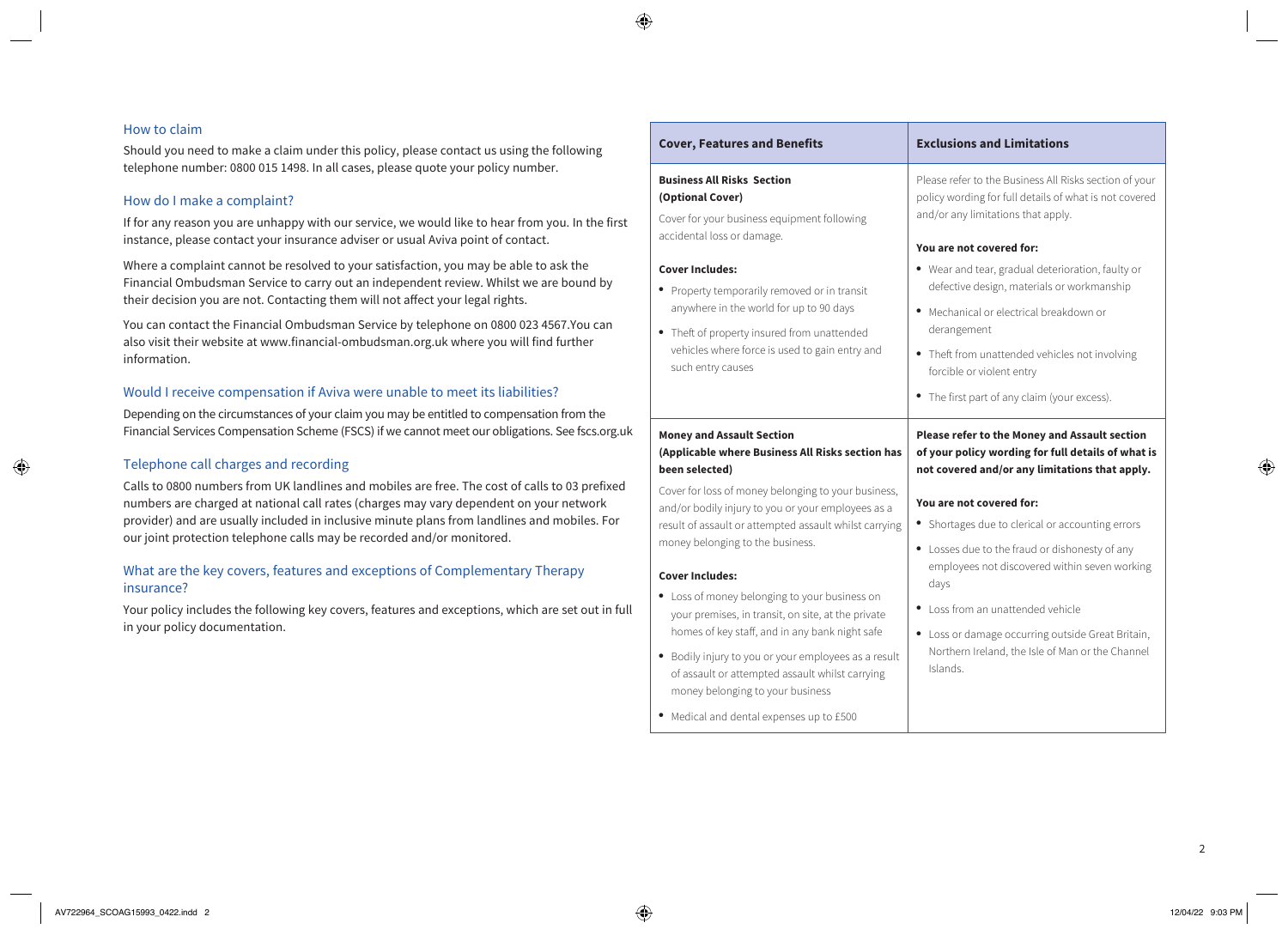| <b>Cover, Features and Benefits</b>                                                                                                                                                                                                                                              | <b>Exclusions and Limitations</b>                                                                                                                                                                                                                                                                                                                           | <b>Cover, Features and Benefits</b>                                                                                                                                                                                                              |
|----------------------------------------------------------------------------------------------------------------------------------------------------------------------------------------------------------------------------------------------------------------------------------|-------------------------------------------------------------------------------------------------------------------------------------------------------------------------------------------------------------------------------------------------------------------------------------------------------------------------------------------------------------|--------------------------------------------------------------------------------------------------------------------------------------------------------------------------------------------------------------------------------------------------|
| <b>Business Interruption Section</b><br>(Optional Cover)                                                                                                                                                                                                                         | Please refer to the Business Interruption section of<br>your policy wording for full details of what is not                                                                                                                                                                                                                                                 | <b>Employers' Liability Section</b><br>(Optional Cover)                                                                                                                                                                                          |
| Your schedule will state whether increased Cost of                                                                                                                                                                                                                               | covered and/or any limitations that apply.                                                                                                                                                                                                                                                                                                                  | Provides you with protection against your legal                                                                                                                                                                                                  |
| Working or Loss of Revenue cover applies.                                                                                                                                                                                                                                        | You are not covered for:                                                                                                                                                                                                                                                                                                                                    | liabilities for bodily injury to your employees, up to a<br>limit of indemnity of £10,000,000 including costs and                                                                                                                                |
| <b>Increased Cost of Working</b>                                                                                                                                                                                                                                                 | • Losses excluded under the Business All Risks                                                                                                                                                                                                                                                                                                              | expenses.                                                                                                                                                                                                                                        |
| Covering you for additional expenses incurred as a<br>result of an insured loss covered under the Business<br>All Risks Section.<br><b>Loss of Revenue</b><br>Covering you for loss of income resulting from an<br>insured loss covered under the Business All Risks<br>Section. | section<br>• Accidental failure of public utilities lasting less<br>than four consecutive hours, or caused by<br>industrial action, the deliberate act of any supply<br>authority or the exercise of any supply authority<br>power to withdraw or restrict supply<br>• Accidental failure of telecommunications lasting<br>less than 24 hours or caused by: | <b>Cover Includes:</b><br>• Legal costs and expenses in defending<br>prosecutions under all relevant health and safety<br>legislation<br>• Unsatisfied court judgements in favour of<br>employees injured in your employment by third<br>parties |
| <b>Cover Includes:</b><br>• Accidental failure of your supply of electricity,<br>gas or water at the terminal ends of the utilities<br>service providers' feed to your premises - up to<br>£10,000 per period of insurance                                                       | • industrial action or the deliberate act of any<br>supplier of telecommunications and internet<br>service<br>• the failure of any satellite<br>• drought or atmospheric weather conditions                                                                                                                                                                 | • Compensation for court attendance -<br>Policyholder/Director/Partner £500 per day and<br>Employee £250 per day<br>• Legal expenses in connection with Corporate<br>Manslaughter Act                                                            |
| • Accidental failure of telecommunications services<br>at the incoming line terminals or receivers at your                                                                                                                                                                       | unless equipment has been damaged by such<br>conditions.                                                                                                                                                                                                                                                                                                    |                                                                                                                                                                                                                                                  |

#### **Business Interruption Section (Optional Cover)**

# **Increased Cost of Working**

#### **Loss of Revenue**

#### **Cover Includes:**

- Accidental failure of your supply of electricity, gas or water at the terminal ends of the utilities service providers' feed to your premises – up to £10,000 per period of insurance
- Accidental failure of telecommunications services at the incoming line terminals or receivers at your premises – up to £100 per day for any one failure, and up to £2,500 in any one period of insurance.
- Death of essential personnel up to £10,000 per period of insurance
- Loss of staff due to lottery win – up to £10,000 per period of insurance
- Prevention of access up to £10,000 per period of insurance

- Losses excluded under the Business All Risks
- Accidental failure of public utilities lasting less
- Accidental failure of telecommunications lasting
- industrial action or the deliberate act of any
- 
- drought or atmospheric weather conditions

3